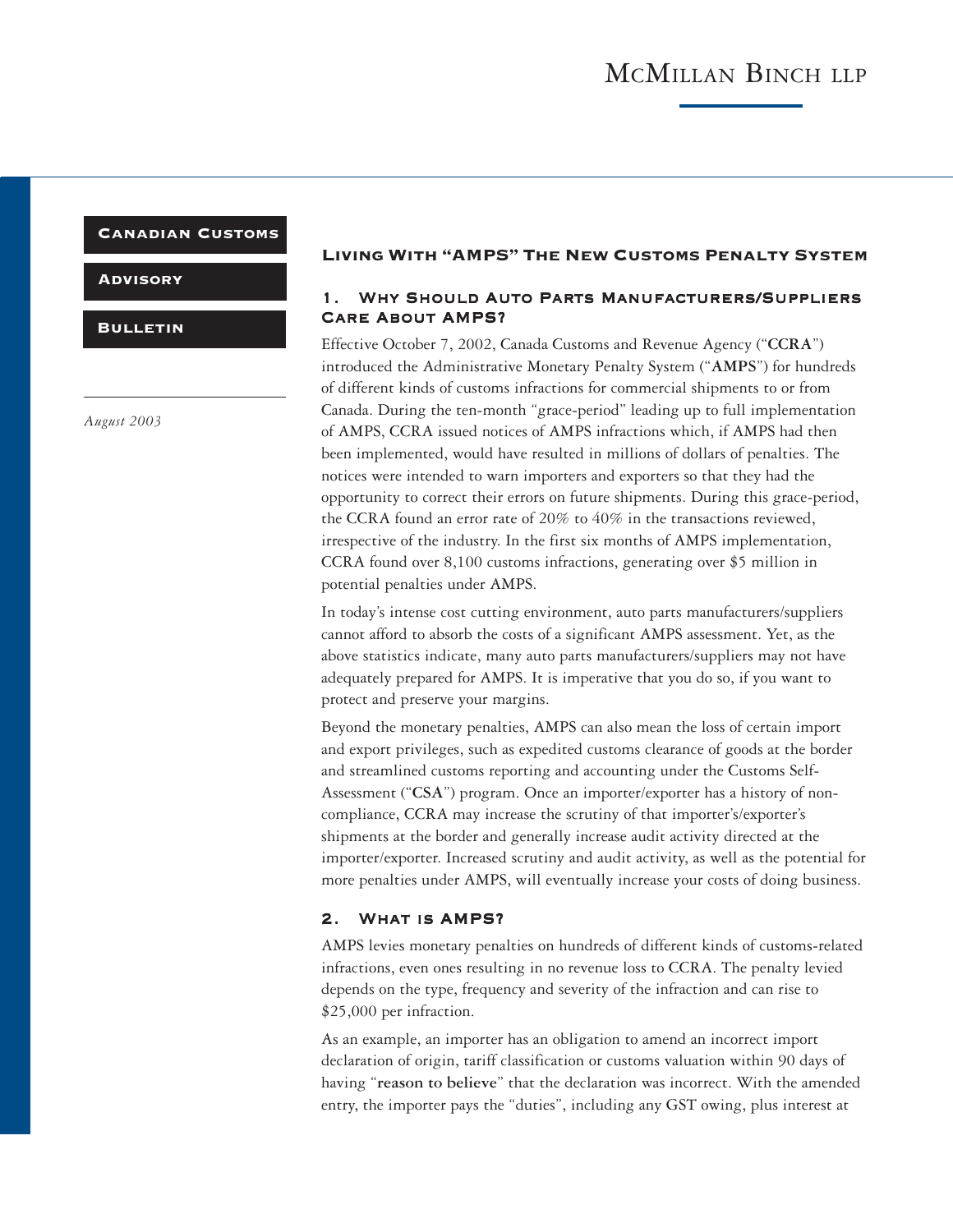# MCMILLAN BINCH LLP

the prescribed rate (approximately the rate for threemonth Government of Canada Treasury Bills issued in the previous calendar quarter).

If an importer were to fail to rectify an incorrect customs valuation within the permitted 90-day graceperiod, CCRA could impose penalties under AMPS, in addition to any duties and GST owing, plus interest at the punitive, specified rate. The specified rate of interest is 6% per annum higher than the prescribed rate. The graduated levels of penalties under AMPS for this type of infraction are as follows:

- (a) \$100 penalty for each error identified in a reassessment period (and not previously identified in an earlier audit by CCRA) to a maximum of \$25,000 for the reassessment period;
- (b) \$200 penalty for each error identified in a reassessment period (if previously identified in an earlier audit conducted within the last three years) to a maximum of \$25,000 for the reassessment period; and
- (c) \$400 penalty for each error in a reassessment period (if previously identified in at least two earlier audits conducted within the last three years) to a maximum of \$25,000 for the reassessment period.

What is meant by "**reason to believe**"? This point is key because it starts the 90-day grace-period running. In its policy statements, CCRA gives specific examples of what might constitute "reason to believe" but the list is not intended to be exhaustive. One example given by CCRA is if an importer/exporter is aware that a declaration is contrary to CCRA's written advice, precedent decisions, or published directives and policies. However, what if an importer/exporter genuinely disagrees with CCRA's advice or policies, and even has legal advice to suggest a contrary view is correct? Would the importer/exporter have "reason to believe" its declaration is incorrect in those circumstances? There is no clear answer and ultimately, the courts will likely have to decide the issue and interpret the meaning of "reason to believe".

There is one other important point to keep in mind. Where an error is repeated after being assessed in an

earlier audit, CCRA may choose to resort to more severe measures than AMPS to enforce customs compliance, specifically seizure of imported goods and/or other property of the importer/exporter.

## 3. What Can You Do to Avoid Penalties Under AMPS?

You can self-audit and self-test for customs compliance and put proper compliance procedures in place. You need to establish systems and quality controls for key import and/or export requirements, such as:

- (a) marking;
- (b) origin;
- (c) valuation;
- (d) tariff classification;
- (e) quantity; and
- (f) import/export permits.

You should establish multiple layers of checks and audits for import and export transactions, both internally and through your customs broker. These checks and audits can form part of your standard operating procedures ("**SOPs**").

The SOPs should assign and co-ordinate the various responsibilities for import and export compliance so that quality control and accountability are built into them. Everybody should know his or her role in the system, whether in purchasing, shipping and receiving, accounting, sales, production control, logistics, etc. A policy and procedures manual (the "**Manual**") should set out the SOPs for everybody on the "export team" or "import team" so that everybody is familiar with his or her role and is accountable. The Manual should be continually updated as needs and roles change. The SOPs should welcome forthright declarations of any error, trace the source of the error, check all similar transactions and implement corrective procedures.

It is very important that you have good lines of communication on a continual, "real time" basis with your customs broker to ensure customs compliance. The broker should have the ability to recognize when items are incorrect, the authority and ability to delay customs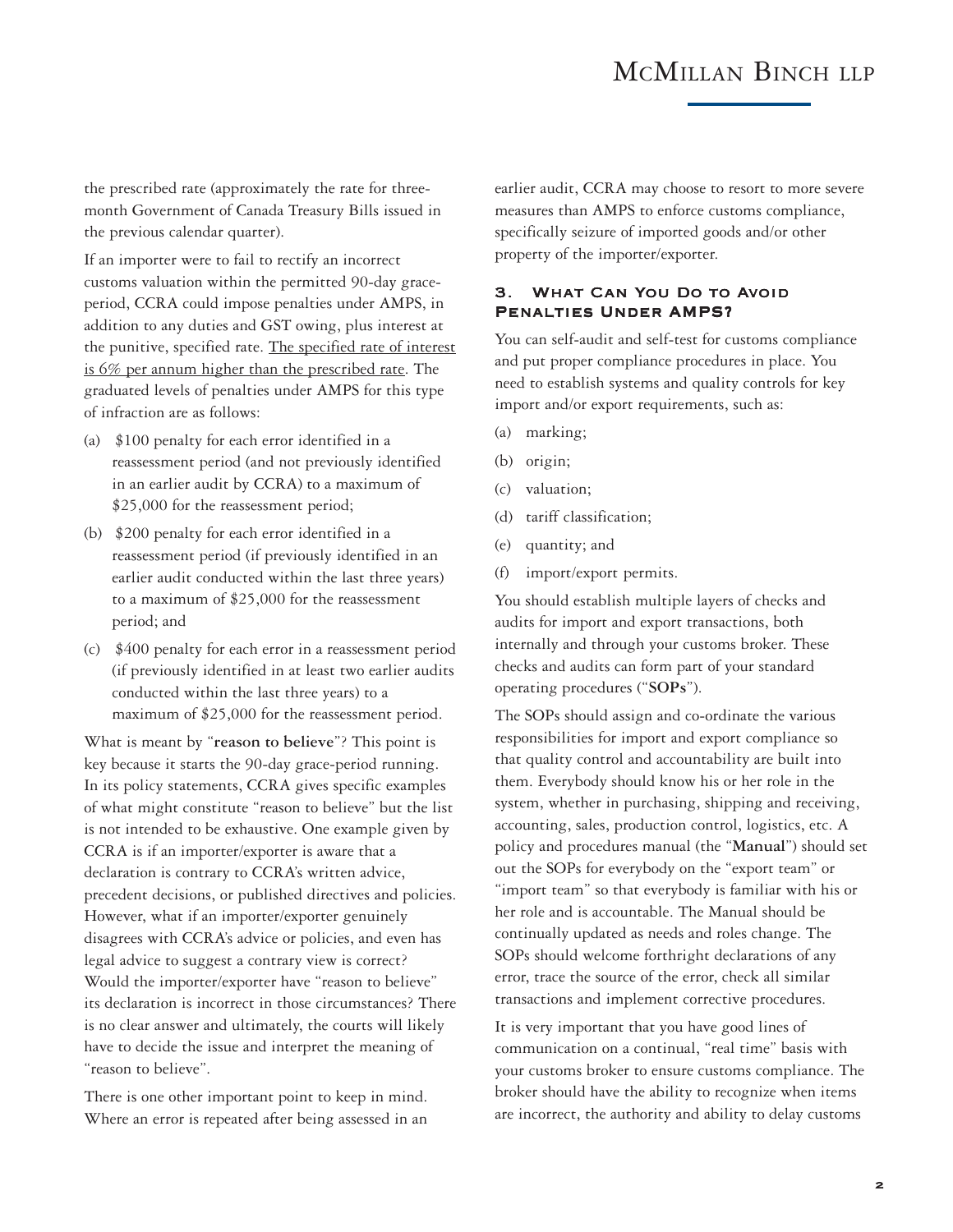## MCMILLAN BINCH LLP

clearance and accounting until the items are corrected, and clear lines of communications with your organization so as to facilitate rectifying any identified errors. There should be an established line of authority within your organization to approve clearance of shipments where concerns by the broker have arisen. You should keep your broker informed of such things as any unusual transactions or changes in trade terms, with sufficient lead time to allow the broker to incorporate the information into the preparation of customs documentation.

## 4. What if an Importer/Exporter DETECTS ERRORS IN CUSTOMS Compliance?

As discussed above, in the case of an incorrect import declaration of origin, tariff classification or customs valuation, the importer should voluntarily amend the entry within 90 days of having "reason to believe" that the error has occurred to avoid penalties under AMPS and interest assessed at the specified rate. Furthermore, even beyond the 90-day grace-period, the importer can make a voluntary disclosure to CCRA to amend the import declaration and pay the duties, GST and interest at the prescribed rate, thereby avoiding potential assessment of AMPS penalties and interest at the higher specified rate. A voluntary disclosure may be the best way to avoid AMPS penalties in the case of many customs infractions. Before doing so, however, you should consult with experienced legal counsel who can advise on how best to proceed and represent you in your disclosure to, and subsequent dealings with, CCRA.

### 5. What if CCRA Detects the Errors in Customs Compliance and Assesses AMPS Penalties?

Built into AMPS is an appeal and redress process. In the case of obvious errors on an AMPS assessment, such as calculation errors, the assessed party has 30 days within which to make a request for a correction to the CCRA office which issued the AMPS assessment. To appeal contentious issues, the assessed party has 90 days within which to initiate an appeal that must be filed at the CCRA office which issued the assessment.

As an alternative to appealing an assessment, the assessed party can enter into a Penalty Reduction Agreement ("**PRA**") with CCRA. The purpose of the PRA is to give the assessed party an incentive to correct any systemic errors which gave rise to the penalties under AMPS. The PRA identifies the nature of the problem, the action plan to correct the problem, the time-frame within which to implement the action plan and correct the problem, and CCRA's criteria for validating the correction. For a PRA to be available, the total AMPS assessment(s) must be \$5,000 or more. The penalties may be reduced or eliminated under the PRA. CCRA sets off certain costs invested under a PRA in systems corrections against the penalties. According to CCRA's PRA "External Guidelines" published in June 2003: "For successful PRAs, presented from October 7, 2002 to October 6, 2003, penalties may be reduced by \$1.00 for each dollar spent to apply corrective actions to the underlying errors(s) and become compliant; after October 6, 2003, penalties may be reduced by \$0.50 for each dollar spent."

Under a PRA, an assessed party is committed to fulfilling certain corrective measures and obligations. Failure to do so can result in the cancellation of the PRA and the application of AMPS penalties with interest. It is important to note that, as a condition to the PRA becoming effective, the assessed party must forego any rights of appeal. In considering whether to proceed with a PRA, an assessed party needs to consider whether the costs of making the necessary systems changes will ultimately exceed the potential benefits of better customs compliance. Before entering into a PRA, it is recommended that the assessed party consult with legal counsel experienced in customs matters. Fortunately, the costs of legal advice and services in negotiating the terms of the PRA and in implementing the PRA are the types of costs that can be set off against AMPS penalties.

### 6. Recommendations

As we have explained above, AMPS can have consequences beyond high monetary penalties. Failure to comply with AMPS can make your business